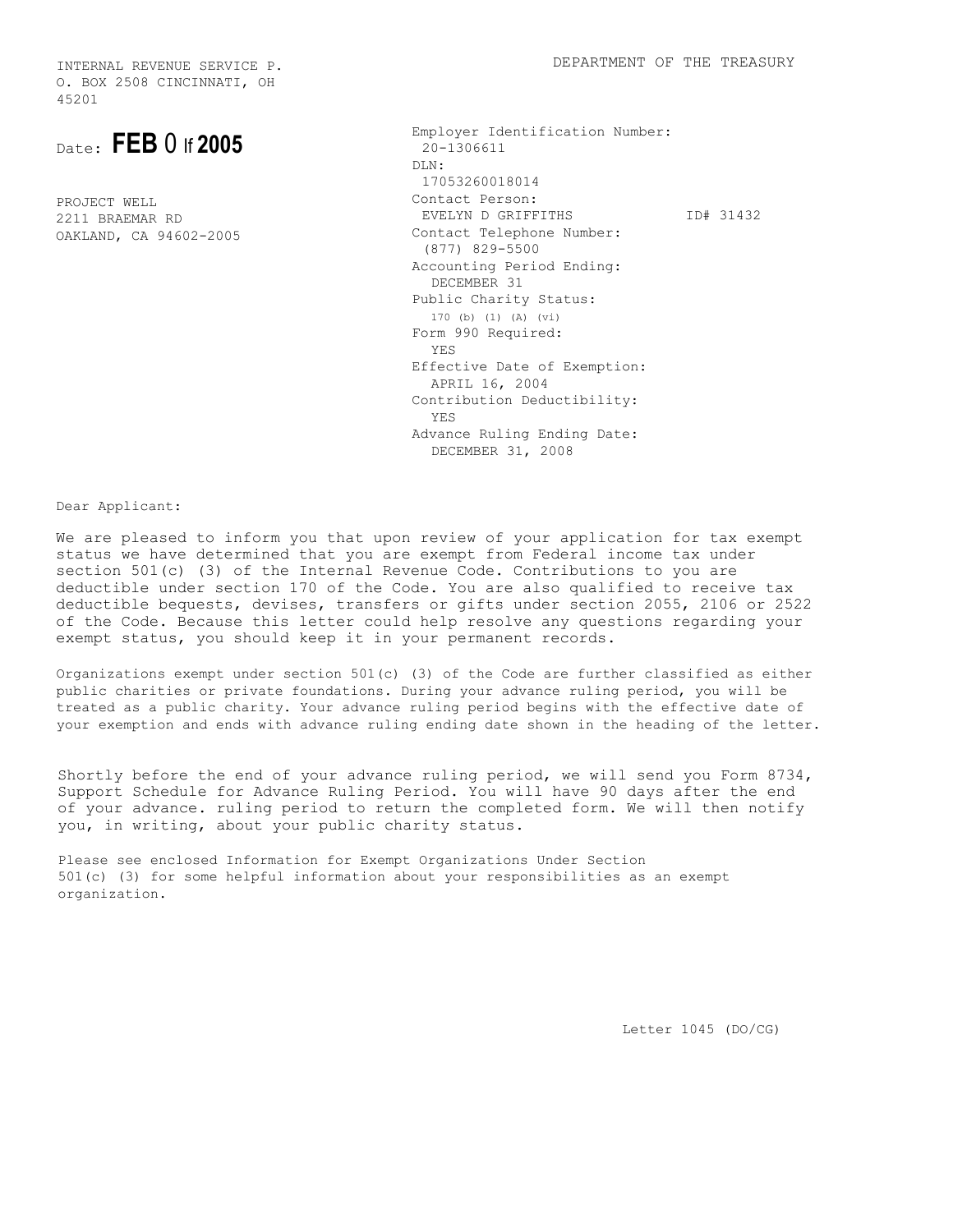sincerely,

Lois G. Lerner Director, Exempt Organizations Rulings and Agreements

Enclosures: Information for Organizations Exempt Under Section 501(c) (3) Form 872-C

 $-$ , $\lt$ ;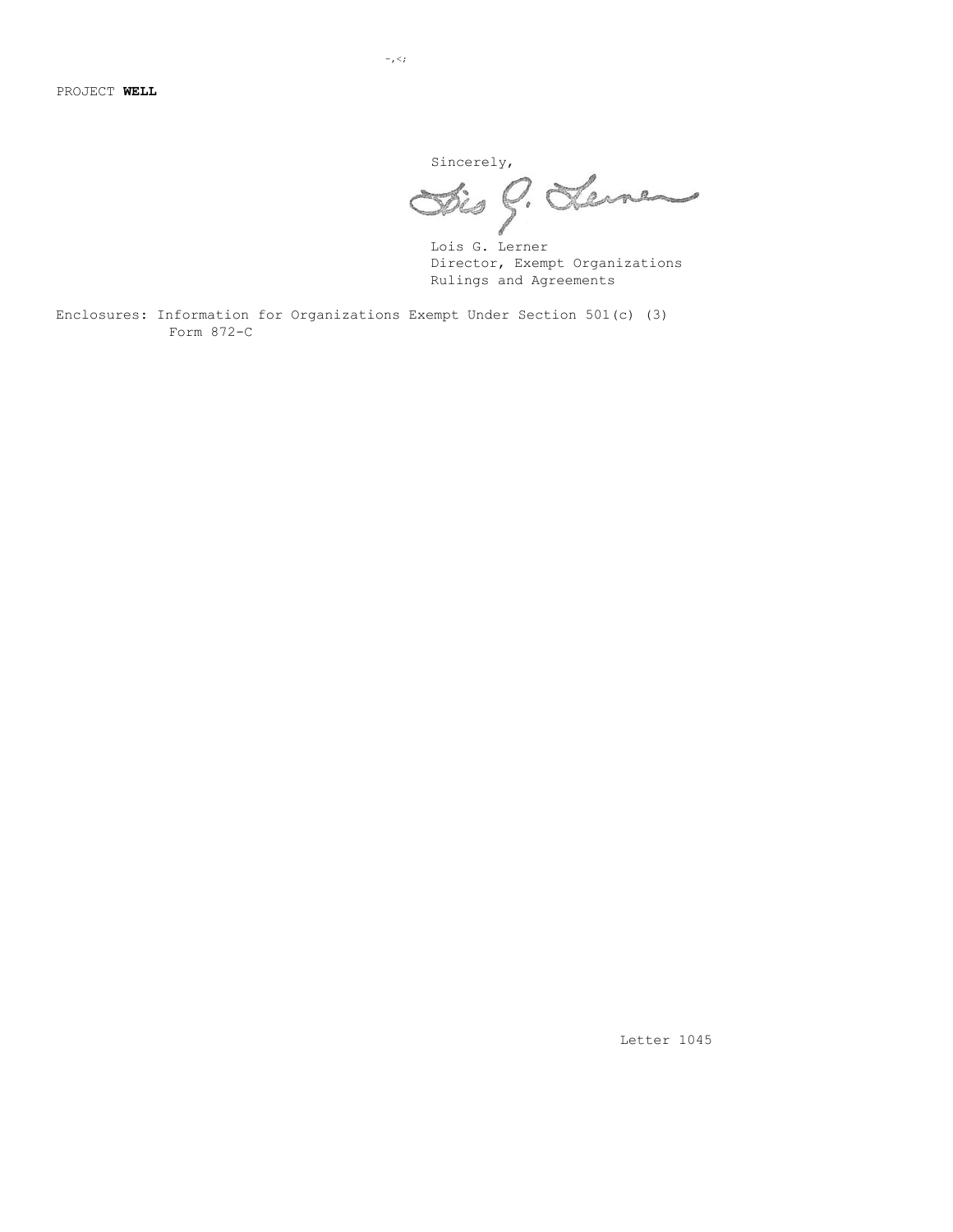PROJECT WELL

INFORMATION FOR ORGANIZATIONS EXEMPT UNDER SECTION 501(c) (3)

#### WHERE TO GET FORMS AND HELP

Forms and instructions may be obtained by calling toll free 1-800-829-3676, through the Internet Web Site at www.irs.gbv, and also at local tax assistance centers.

Additional information about any topic discussed below may be obtained through our customer service function by calling toll free 1-877-829-5500 between 8:00 a.m. - 6:30 p.m. Eastern time.

#### NOTIFY US ON THESE MATTERS

If you change your name, address, purposes, operations or sources of financial support, please inform our TE/GE Customer Account Services Office at the following address: Internal Revenue Service, P.O. Box 2508, Cincinnati, Ohio 45201. If you amend your organizational document or by-laws, or dissolve your organization, provide the Customer Account Services Office with a copy of the amended documents. Please use your employer identification number on all returns you file and in all correspondence with the Internal Revenue Service.

#### FILING REQUIREMENTS

In your exemption letter we indicated whether you must file Form 990, Return of Organization Exempt From Income Tax. Form 990 (or Form 990-EZ) is filed with the Ogden Submission Processing Center, Ogden UT 84201-0027.

You are required to file a Form 990 only if your gross receipts are normally more than \$25,000.

If your gross receipts are normally between \$25,000 and \$100,000, and your total assets are less than \$250,000, you may file Form 990-EZ. If your gross receipts are over \$100,000, or your total assets are over \$250,000, you must file the complete Form 990. The Form 990 instructions show how to compute your "normal" receipts.

Form 990 Schedule A is required for both Form 990 and Form 990-EZ.

If a return is required, it must be filed by the 15th day of the fifth month after the end of your annual accounting period. There are penalties for failing to timely file a complete return. For additional information on penalties, see Form 990 instructions or call our toll free number.

If your receipts are below \$25,000, and we send you a Form 990 Package, follow the instructions in the package on how to complete the limited return to advise us that you are not required to file.

If your exemption letter states that you are not required to file Form 990, you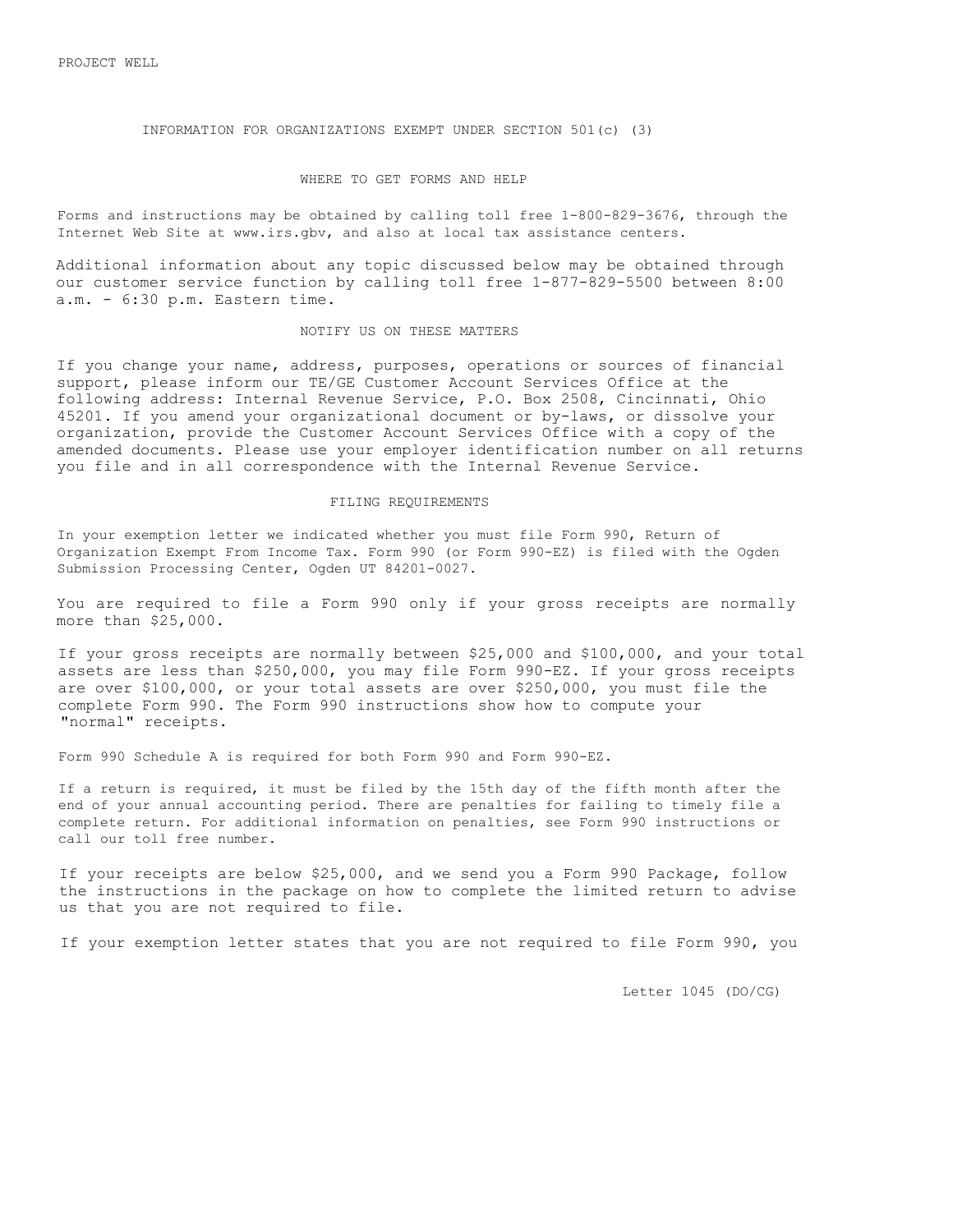providing a written statement listing any cash contribution or describing any donated property.

This written statement must be provided at the time of the contribution. There is no prescribed format for the written statement. Letters, postcards and electronic (e-mail) or computer-generated forms are acceptable.

The donor is responsible for the valuation of donated property. However, your written statement must provide a sufficient description to support the donor's contribution. For additional information regarding donor substantiation, see Publication 1771, Charitable Contributions - Substantiation and Disclosure Requirements. For information about the valuation of donated property, see publication 561, Determining the Value of Donated Property.

> CONTRIBUTIONS OF MORE THAN \$75 AND CHARITY PROVIDES GOODS OR SERVICES

You must provide a written disclosure statement to donors who receive goods or services from you in exchange for contributions in excess of \$75.

Contribution deductions are allowable to donors only to the extent their contributions exceed the value of the goods or services received in exchange. Ticket purchases and similar payments in conjunction with fundraising events may not necessarily qualify as fully deductible contributions, depending on the circumstances. If your organization conducts fundraising events such as benefit dinners, shows, membership drives, etc., where something of value is received, you are required to provide a written statement informing donors of the fair market value of the specific items or services you provided in exchange for contributions of more than \$75.

You should provide the written disclosure statement in advance of any event, determine the fair market value of any benefit received, determine the amount of the contribution that is deductible, and state this information in your fundraising materials such as solicitations, tickets, and receipts. The amount of the contribution that is deductible is limited to the excess of any money (and the value of any property other than money) contributed by the donor less the value of goods or services provided by the charity. Your disclosure statement should be made, no later than, at the time payment is received. Subject to certain exceptions, your disclosure responsibility applies to any fundraising circumstances where each complete payment, including the contribution portion, exceeds \$75. For additional information, see Publication 1771 and Publication 526, Charitable Contributions.

## EXCESS BENEFIT TRANSACTIONS

Excess benefit transactions are governed by section 4958 of the Code. Excess benefit transactions involve situations where a section 501(c) (3) organization provides an unreasonable benefit to a person who is in a position to exercise substantial influence over the organization's affairs. If you believe there may be an excess benefit transaction involving your organization, you should report the transaction on Form 990 or 990-EZ. Additional information can be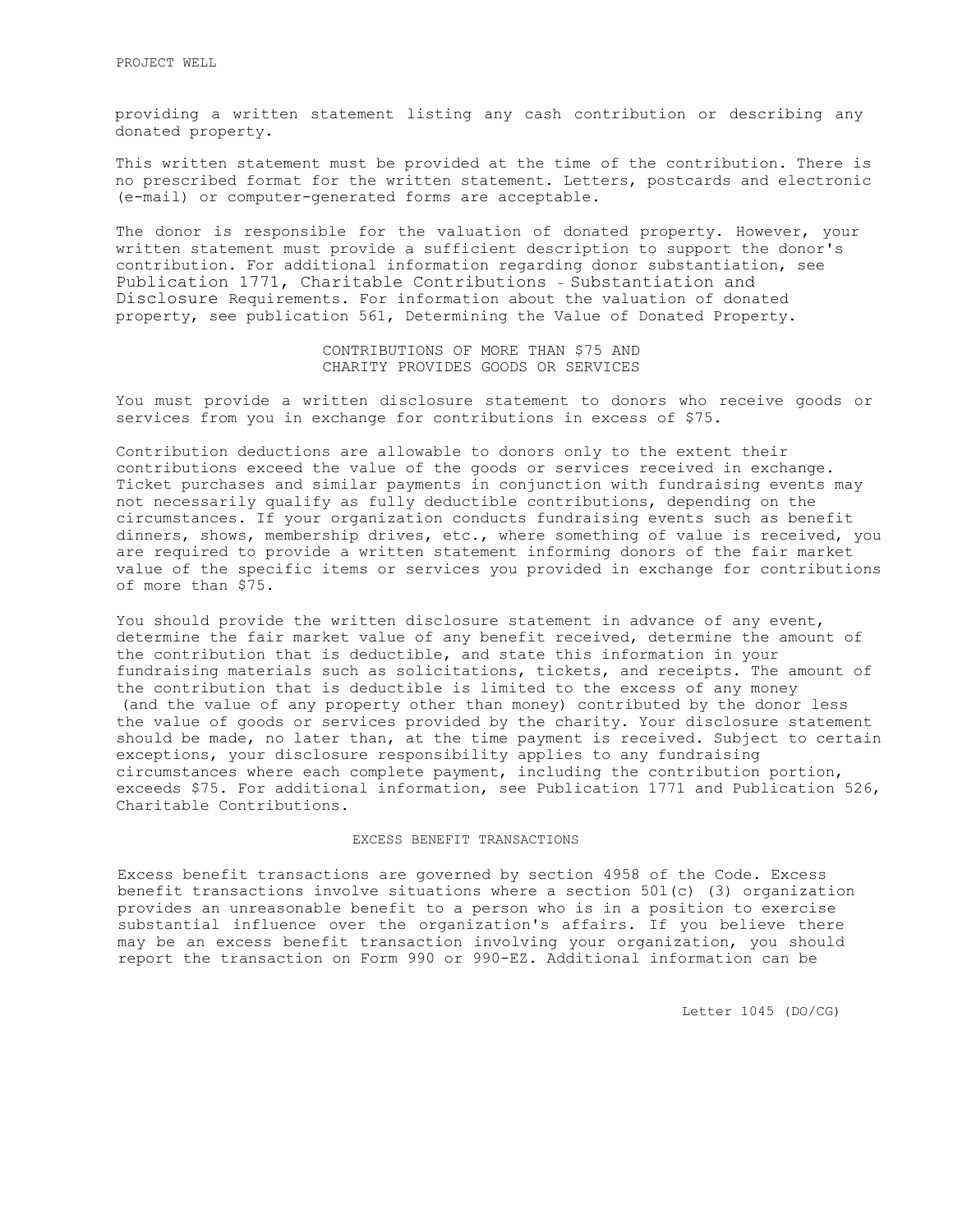are exempt from these requirements.

## UNRELATED BUSINESS INCOME TAX RETURN

If you receive more than \$1,000 annually in gross receipts from a regular trade or business you may be subject to Unrelated Business Income Tax and required to file Form 990-T, Exempt Organization Business Income Tax Return. There are several exceptions to this tax.

- 1. Income you receive from the performance of your exempt activity is not unrelated business income.
- 2. Income from fundraisers conducted by volunteer workers, or where donated merchandise is sold, is not unrelated business income.
- 3. Income from routine investments such as certificates of deposit, savings accounts, or stock dividends is usually not unrelated business income.

There are special rules for income derived from real estate or other investments purchased with borrowed funds. This income is called "debt financed" income. For additional information regarding unrelated business income tax see Publication 598, Tax on Unrelated Business Income of Exempt Qrganizations, or call our toll free number shown above.

## PUBLIC INSPECTION OF APPLICATION AND INFORMATION RETURN

You are required to make your annual information return, Form 990 or Form 990-EZ, available for public inspection for three years after the later of the due date of the return, or the date the return is filed. You are also required to make available for public inspection your exemption application, any supporting documents, and your exemption letter. Copies of these documents are also required to be provided to any individual upon written or in person request without charge other than reasonable fees for copying and postage. You may fulfill this requirement by placing these documents on the Internet. penalties may be imposed for failure to comply with these requirements. Additional

information is available in Publication 557, Tax-Exempt Status for Your Organization, or you may call our toll free number shown above.

#### FUNDRAISING

Contributions to you are deductible only .to the extent that they are gifts and no consideration is received in return. Depending on the circumstances, ticket purchases and similar payments in conjunction with fundraising events may not qualify as fully deductible contributions.

#### CONTRIBUTIONS OF \$250 OR MORE

Donors must have written substantiation from the charity for any charitable contribution of \$250 or more. Although it is the donor's responsibility to obtain written substantiation from the charity, you can assist donors by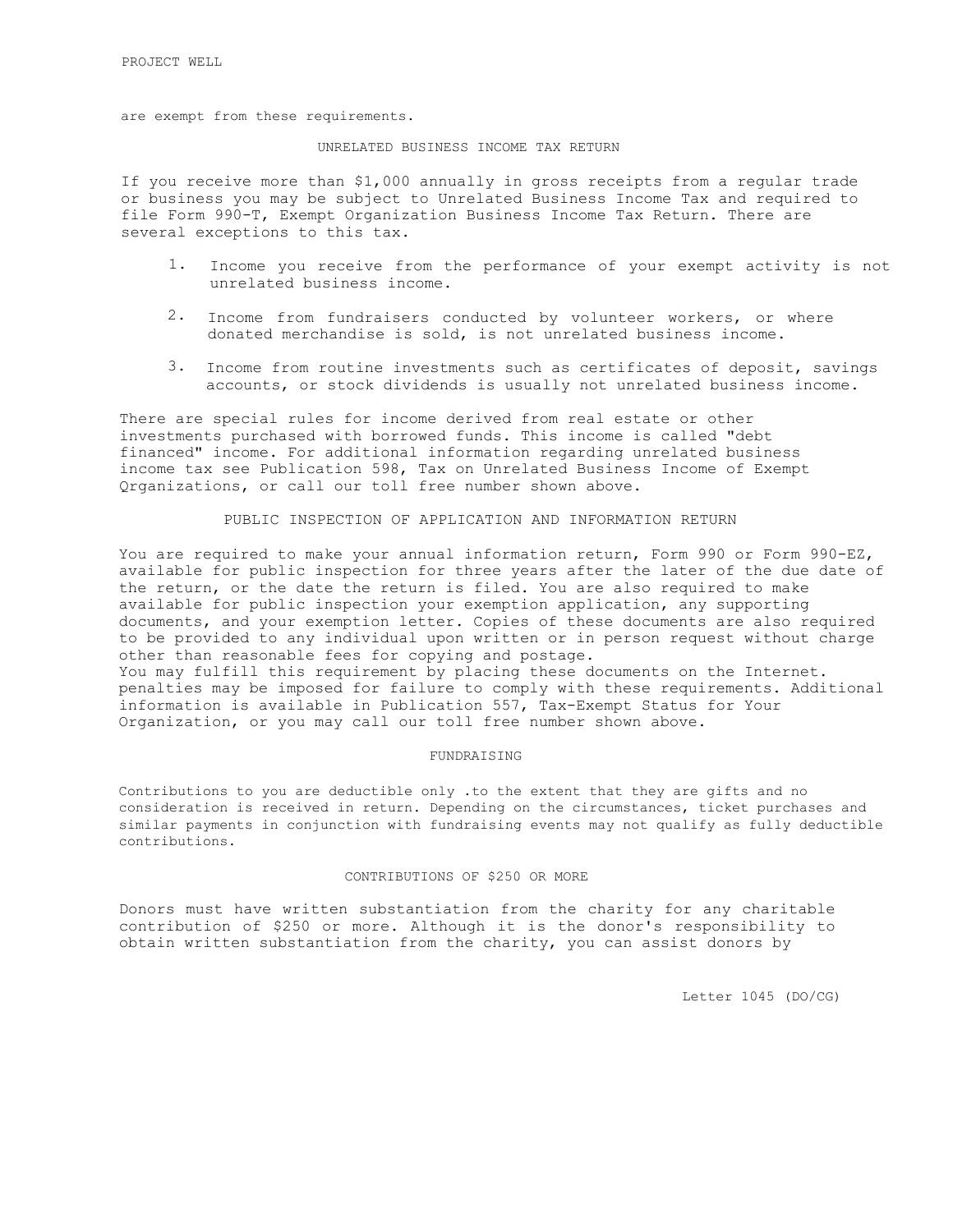found in the instructions for Form 990 and Form 990-EZ, or you may call our toll free number to obtain additional information on how to correct and report this transaction.

## EMPLOYMENT TAXES

If you have employees, you are subject to income tax withholding and the social security taxes imposed under the Federal Insurance Contribution Act (FICA). You are required to withhold Federal income tax from your employee's wages and you are required to pay FICA on each employee who is paid more than \$100 in wages during a calendar year. To know how much income tax to withhold, you should have a Form W-4, Employee's Withholding Allowance Certificate, on file for each employee. Organizations described in section 501(c) (3) of the Code are not required to pay Federal Unemployment Tax (FUTA).

Employment taxes are reported on Form 941, Employer's Quarterly Federal Tax Return. The requirements for withholding, depositing, reporting and paying employment taxes are explained in Circular E, Employer's Tax Guide, (Publication 15), and Employer's Supplemental Tax Guide, (Publication 15-A). These publications explain your tax responsibilities as an employer.

### CHURCHES

Churches may employ both ministers and church workers. Employees of churches or church-controlled organizations are subject to income tax withholding, but may be exempt from FICA taxes. Churches are not required to pay FUTA tax. In addition, although ministers are generally common law employees, they are not treated as employees for employment tax purposes. These special employment tax rules for members of the clergy and religious workers are explained in Publication 517, Social Security and Other Information for Members of the Clergy and Religious Workers. Churches should also consult Publications 15 and 15-A. Publication 1828, Tax Guide for Churches and Religious Organizations, also discusses the various benefits and responsibilities of these organizations under Federal tax law.

### PUBLIC CHARITY STATUS

Every organization that qualifies for tax-exemption as an organization described in section 501(c) (3) is a private foundation unless it falls into one of the categories specifically excluded from the definition of that term [referred to in section 509 (a) (1), (2) *I* (3), or (4)]. In effect, the definition divides these organizations into two classes, namely private foundations and public charities.

Public charities are generally those that either have broad public support or actively function in a supporting relationship to those organizations.

Public charities enjoy several advantages over private foundations. There are certain excise taxes that apply to private foundations but not to public charities. A private foundation must also annually file Form 990-PF, Return of Private Foundation, even if it had no revenue or expenses.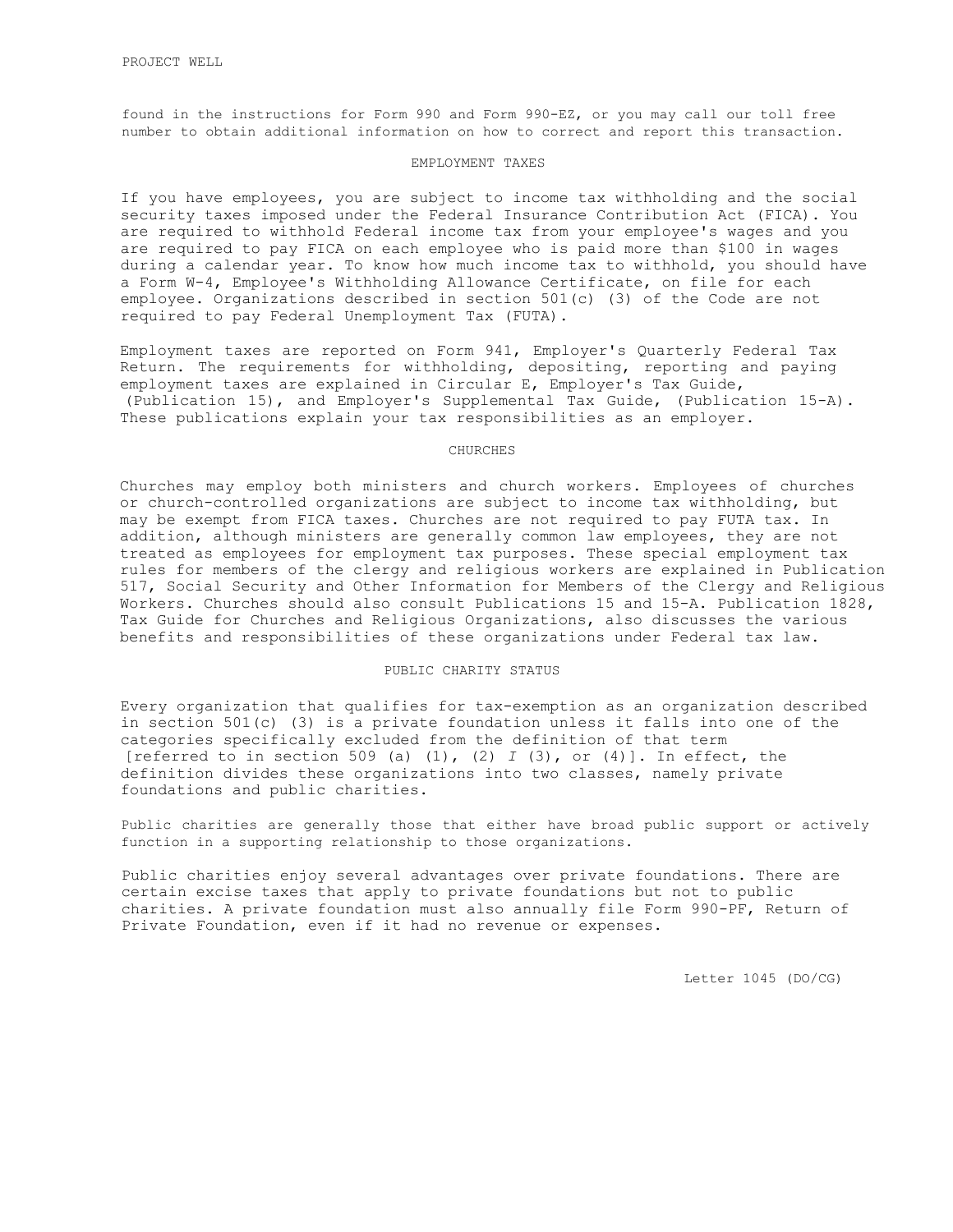The Code section under which you are classified as a public charity is shown . the heading of your exemption letter. This determination is based on the information you provided and the request you made on your Form 1023 application. Please refer to Publication 557 for additional information about public charity status.

## GRANTS TO INDIVIDUALS

The following information is provided for organizations that make grants to individuals. If you begin an individual grant program that was not described in your exemption application, please inform us about the program.

Funds you distribute to an individual as a grant must be made on a true charitable basis in furtherance of the purposes for which you are organized. Therefore, you should keep adequate records and case histories that demonstra1 that grants to individuals serve your charitable purposes. For example, you should be in a position to substantiate the basis for grants awarded to individuals to relieve poverty or under a scholarship or education loan program. Case histories regarding grants to individuals should show names, addresses, purposes of grants, manner of selection, and relationship (if any) to members, officers, trustees, or donors of funds to you.

For more information on the exclusion of scholarships from income by an individual recipient, see Publication 520, Scholarships and Fellowships.

Letter 1045 *(Dole*